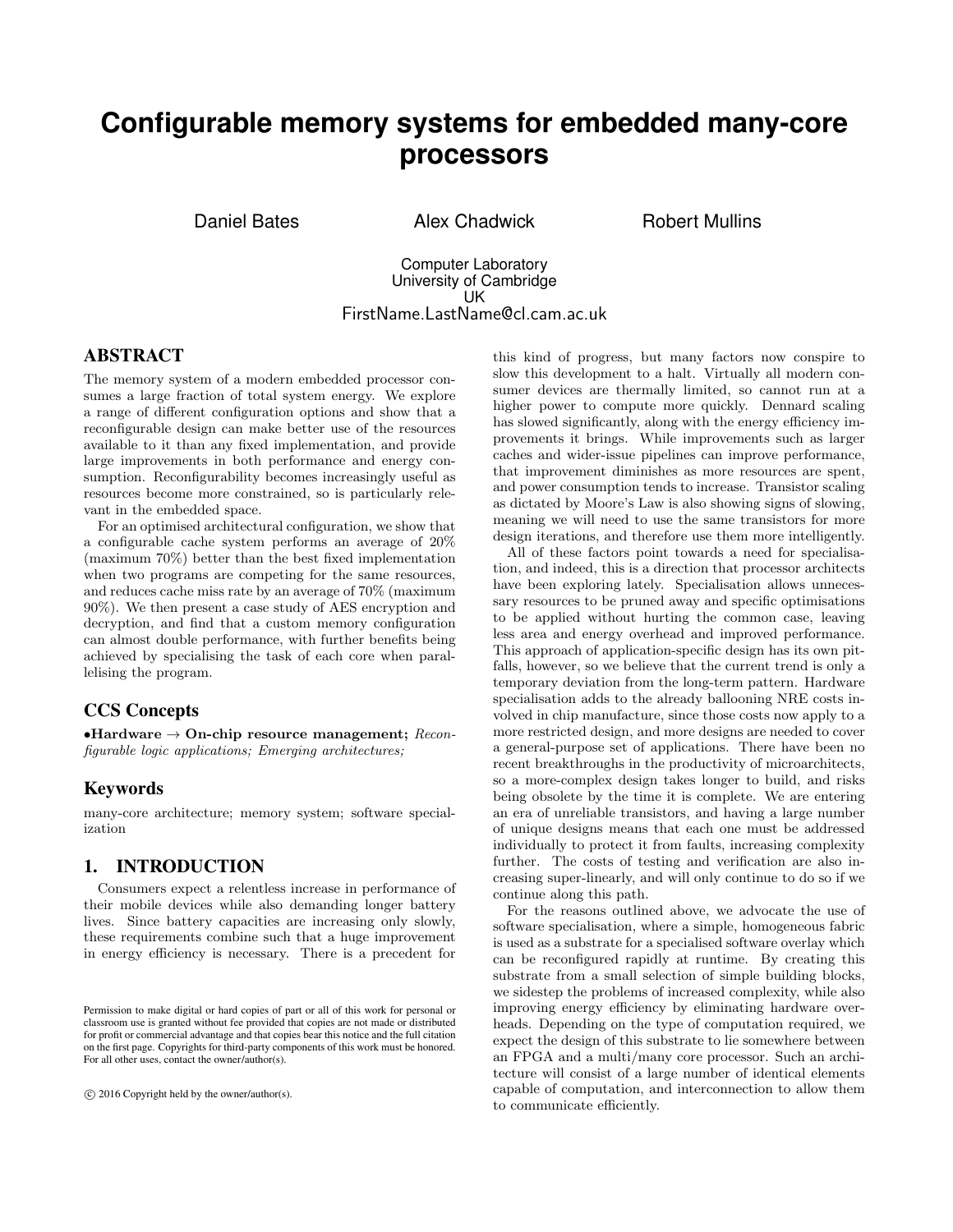

Figure 1: One tile of the Loki architecture.

In this paper, we focus on the memory system and explore ways in which a homogeneous architecture can be effectively reconfigured to improve efficiency.

#### 2. LOKI

We use the Loki architecture as a baseline for our discussion [4]. Loki is a tiled architecture where each tile contains eight simple cores and eight memory banks (see Figures 1 and 2). A chip is made up of a large number of identical tiles, with each tile occupying approximately  $1mm^2$  in a 40nm process. We plan to produce a modestly-sized test chip in 2016 containing 16 tiles (128 cores), so we restrict ourselves to this size for the rest of the paper.

Loki's design can be described as  $network\text{-}centric$  – communication between components is fast and efficient, allowing the boundaries between cores to be blurred. Communication within a tile takes a single clock cycle, and communication between routers on adjacent tiles also takes a single cycle. Network buffers are mapped to registers, allowing any instruction to read network data as though it was stored locally. Almost all instructions also allow their results to be sent over the network, in addition to being stored locally. Network communication is blocking: a component which attempts to read from an empty buffer will stall until data arrives, and a component which attempts to write to a full buffer will stall until space becomes available. All aspects of the network were designed with deadlock avoidance in mind: deadlock detection and recovery was deemed too complicated for such a simple architecture.

Both cores and memory banks can be accessed over the



Figure 2: Loki core microarchitecture. IPK: instruction packet (Section 2.1), CMT: channel map table (Section 2.3).

network, and it is possible for cores to send both instructions and data between each other. Sending of data allows the execution of multiple cores to be tightly-coupled. Additional cores can be used not just for parallel execution, but also to add resources (e.g. registers, memory bandwidth, network bandwidth) to another core. When used in this way, it may be possible to simplify cores to an extent where an individual core is rarely appropriate for executing a program, but resources can be added from other cores in a fine-grained way to suit the needs of each specific application. This would allow cores to be even smaller and more efficient. Sending of instructions between cores allows a range of interesting usecases including inspection of remote state, rapid spawning of tasks and dynamic code rewriting.

Memory access also takes place over the network, with the memory request decoupled from the data access. A load instruction has no result, and simply sends a request to memory. Loki's ability to send the result of almost any operation over the network allows a rich variety of addressing modes. For example, the result of any bitwise operation can be treated as a memory address and sent to a memory bank to trigger the loading of data. This reduces the need for explicit load instructions, and goes some way towards reducing the impact of the relatively high memory latency (3 cycles: 1 cycle on the network to memory, 1 cycle memory access, 1 cycle on the network from memory). The memory bank returns data to one of the core's input buffers, to be accessed when the core is ready to do so. It is often possible to hide memory latency by scheduling independent instructions between the memory request and the data access.

In return for this relatively high L1 cache latency, Loki enjoys access to a larger cache than might otherwise be possible, since multiple memory banks are available to access. We find that different programs have different preferences: some are very sensitive to cache latency and do not suffer with a smaller capacity, while others are highly dependent on the amount of cache available and are able to tolerate higher latencies. Across a range of benchmarks, we found that there was not much difference between a smaller, faster cache and a larger, slower cache, so chose the latter as it allows for increased flexibility at runtime.

Loki contains a number of features which aid reconfiguration, and these are detailed in the following subsections. Our aim is to show that these features are justified and we hope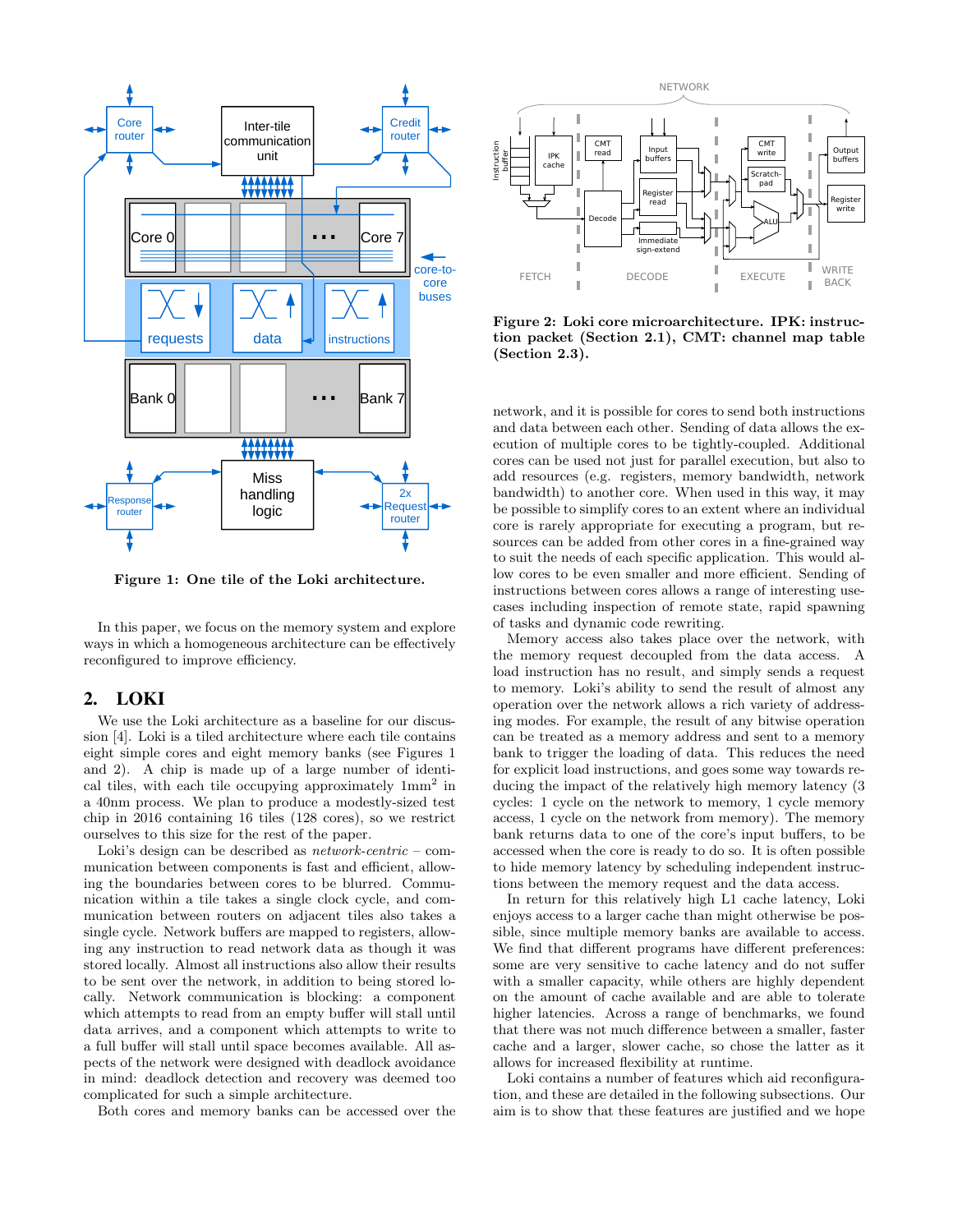to inspire the reader with possible ways in which a homogeneous architecture can be used to implement specialisation.

# 2.1 Instruction transfer

As mentioned previously, cores are able to send instructions to each other. Each core has two instruction channels to prevent these instructions from interfering with a program which is already executing. The primary channel connects to a small level-0 cache with a FIFO replacement policy. The secondary channel is typically used for these core-tocore communications and is uncached.

Instructions sent to a core could form a self-contained unit of work, such as inspecting the state of the target core and possibly returning a value, or the execution of the target core could be completely redirected with a request to begin executing from a given program counter. This feature allows additional state to be accessed quickly and efficiently, and also provides a mechanism for rapidly spawning new tasks or interrupting cores.

Loki's network-centric design lends itself to a packet-based instruction stream. Cores request instructions in atomic units which roughly correspond to basic blocks, and once a core begins execution of an instruction packet, it is guaranteed to continue to the end. Any scheduling decisions between the two instruction channels are made at the boundaries between instruction packets. If both channels hold instructions, the secondary channel has priority, otherwise instructions are executed from whichever channel has an instruction available.

#### 2.2 sendconfig instruction

Loki supports an instruction called sendconfig which attaches arbitrary metadata to a payload. This is not expected to be used in regular execution, but proves itself useful in situations where low-level control over the hardware is desirable.

The metadata can describe information including the following:

- End-of-packet marker: wormhole routing is used throughout all networks, so once a packet starts being sent, network resources are reserved for it until the packet terminates.
- Connection set-up/tear-down between remote cores.
- Memory operation type.

The memory operation field, in particular, exposes operations which are usually only used within the memory system, such as invalidation, flushing and fetching of whole cache lines. Using these is much more efficient than requesting words individually, and can prevent unnecessary data movement. The network's packet system can be used when accessing memory to implement arbitrary atomic memory operations: a packet can be started with a request to load some data, and only terminated after some complex computation has been performed and a result written back. During this time, no other core will be able to access the same memory bank.

#### 2.3 Channel map table

The channel map table maps logical network addresses to physical ones. Almost all instruction encodings include a field which allows the result of that instruction to be sent



Figure 3: Channel map table access.

over the network in addition to being stored in a local register. Each core has its own channel map table which is consulted in the decode stage, at the same time as the register file is read. The channel map table contains rich information on which component should be contacted, and also the way in which it should be contacted (Figure 3).

A core on another tile is specified using a unique identifier, and the index of the input buffer to which data should be delivered. End-to-end flow control is used on these connections using a credit-based system, and the number of credits for each connection can be optionally configured in the channel map table. The default number of credits is the maximum number of spaces in the target buffer, as this ensures that any flit sent can be safely removed from the network at the other end. The credit count can be increased or decreased in software to control the rate of communication. Increasing the credit count is only safe if the target core is guaranteed to consume all data it receives, otherwise there is a risk of deadlock.

Cores on the local tile do not need to use credits since all networks within a tile are non-blocking and do not admit a new flit if it cannot be buffered at its destination. An arbitrary subset of cores on the local tile can be specified using a bitmask, and any data sent to them will be sent to all cores simultaneously.

Memory access provides the widest range of configuration options. Memory banks on the local tile can be combined into virtual groups, with cache lines distributed evenly across banks. Groups may overlap, and software is responsible for ensuring that all views of the same memory banks are consistent since no hardware coherence between banks is provided. Virtual memory groups can be used to provide dedicated storage space for different types of information: typically instructions and data, but a much finer granularity is possible, with separate space being provided for the stack and heap, or even individual data structures. Each group can be accessed in either cache or scratchpad mode, and each level of the memory hierarchy can be individually bypassed, allowing direct access to a shared L2 cache, or direct memory access, for example. It has previously been shown that scratchpad mode can be used frequently and can save around 10% of total system energy by reducing the number of tag checks [11]. Typically, memory banks will return information to the core that made the request, but it is possible to direct responses to another core if the software can guarantee that the target core will consume the data.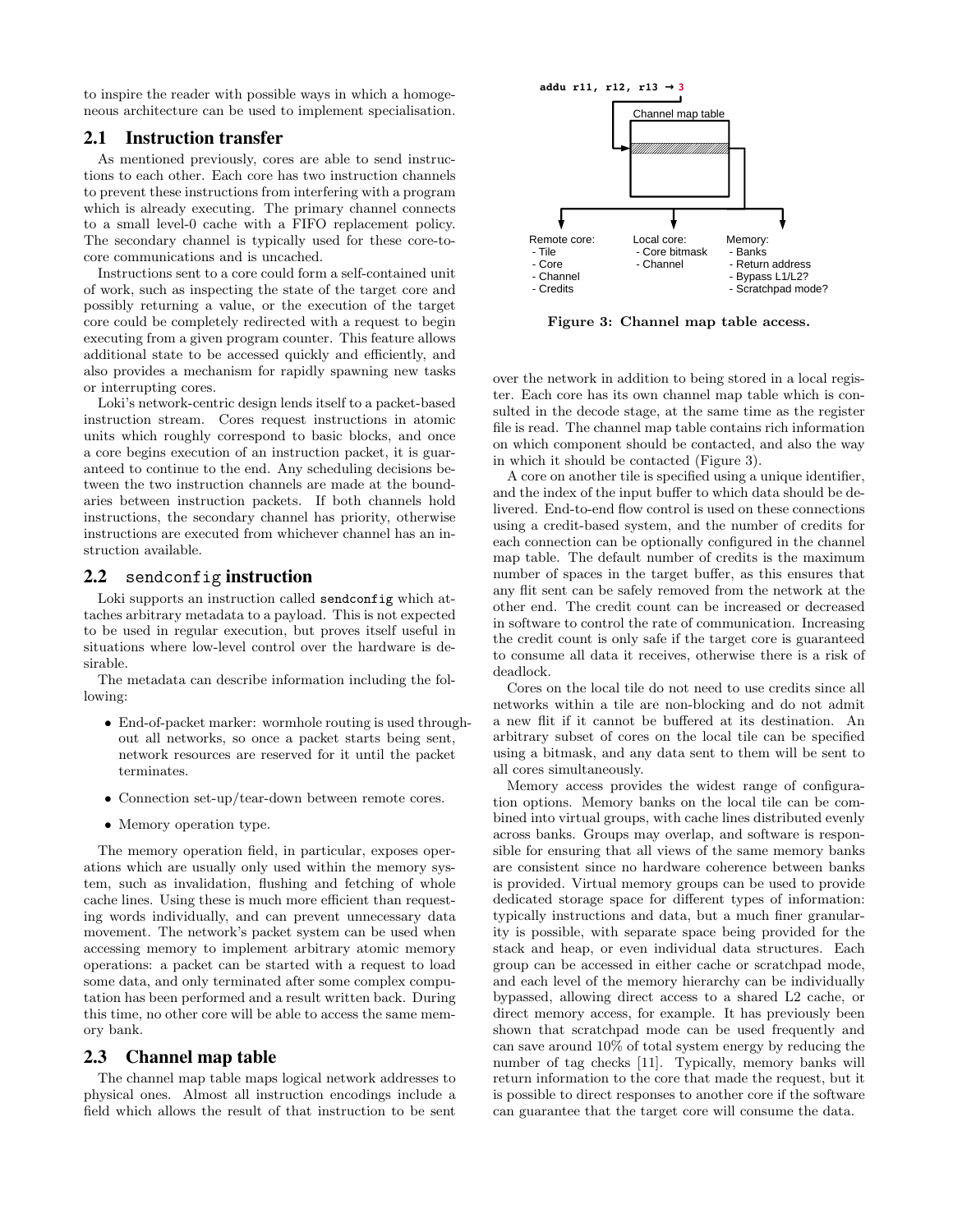

Figure 4: Memory directory access.

Updating the channel map table requires a single instruction and takes a single clock cycle. In many cases, the local core is the only component which needs to know about the update. The worst case is when reconfiguring the memory system in such a way that all dirty data must be written back to the next level of the memory hierarchy. This takes one clock cycle per word to be flushed back, plus one cycle per cache line.

#### 2.4 Level 2 cache directory

In order to simplify Loki's implementation, L2 caches are built out of the same memory banks as L1 caches. Each tile is dynamically allocated as either a compute tile or an L2 tile. All 8 banks on an L2 tile are accessed in parallel to form an 8-way set-associative cache. Since the mapping of addresses to banks is not deterministic in a set-associative cache, the cores in an L2 tile cannot directly access the contents of their local memory banks. We are looking into lifting this restriction by dividing a tile's cache banks between L1 and L2 caches.

Each tile contains a directory which is consulted after a cache miss (Figure 4). The directory tells which tile is responsible for caching a given memory address, and also allows the substitution of a few bits of the address to allow a simple implementation of virtual memory. The target tile may be an L2 cache tile, or a memory controller which accesses off-chip memory. The directory is indexed using a few bits of the memory address which caused the cache miss. The position of these bits is reconfigurable: using less-significant bits tends to result in an even distribution of cache lines across L2 tiles, while using more-significant bits results in contiguous data being stored together with better locality. As with the L1 cache, it is possible to control which L2 tile(s) are responsible for storing particular information.

Having identical implementations for L1 and L2 memory banks means that both levels of the cache hierarchy are capable of high-bandwidth cache line operations and efficient sub-line accesses.

#### 3. EVALUATION

To evaluate the benefits of a configurable memory system, we use versions 1.1 and 2.0 of the EEMBC benchmark suite [6]. We use only those benchmarks which compile using the Loki toolchain [4], and only benchmarks which run to completion in a reasonable amount of time. This leaves benchmarks from all of the available sub-categories.

Benchmarks are executed on our SystemC simulator. The simulator has been validated against a SystemVerilog implementation, but runs much more quickly, allowing more interesting experiments to be performed. We instantiate a Loki architecture which is suited to these small benchmarks: memory banks are 2kB each, giving a total L1 cache capacity of 16kB per tile. Latency to main memory is set to 35 clock cycles – a conservative figure which is likely to underestimate the penalty of a poorly-performing cache system, and therefore reduce any benefits observed by making better use of on-chip memory. Benchmarks are run once to warm the caches before any statistics are collected, and then execute repeatedly until all running benchmarks have completed at least one timed iteration.

Since the performance of the memory system correlates with the performance of running applications and with their energy efficiency (a higher hit rate means less data movement and fewer off-chip memory accesses), we only collect performance data in these experiments. We expect that any improvement in performance is very likely to be coupled with an improvement in energy consumption. We have previously performed extensive power modelling work for the Loki architecture [4].

## 3.1 Single program

First, we run all benchmarks with all possible general L1 cache configurations and no L2 cache. We do not test any application-specific configurations, such as allocating memory banks to a particular data structure. We aim to find the best configuration to use for each benchmark when running in isolation, and to quantify the benefits of allowing configuration of the L1 cache.

Figure 5 compares the performance of two 8-bank configurations and two 4-bank configurations. In each case, a unified cache and a cache split evenly between instructions and data is considered. With eight memory banks available, many benchmarks do not find the configuration to be very important – the cache is used well with either configuration, or is inadequate with either configuration. For some, however, a large change is observed; iirflt01 performs over 20% worse with a unified cache than with a split cache. On average, since a configurable cache is able to select the best configuration for each application, a configurable L1 cache performs 3% better than a fixed unified cache and 2% better than a fixed split cache with eight memory banks.

This effect is magnified as cache contention increases. Extra contention could be due to larger applications having larger working sets, or from multiple applications needing to share the same memory banks. We can see the result of this by looking at the configurations which use fewer banks. With four banks, being able to select the best configuration gives an average 1% improvement over a fixed unified cache and 10% over a fixed split cache.

Again, iirflt01 is the most variable benchmark, but interestingly, this time it prefers a unified cache, with performance almost 40% worse when the cache is split. This seems to be because iirflt01 is very sensitive to its instruction supply. When fewer memory banks are available, it prefers to have as many of them as possible capable of holding instructions. After about 4 banks, the instruction hit rate is close to 100%, and it instead prefers to allocate additional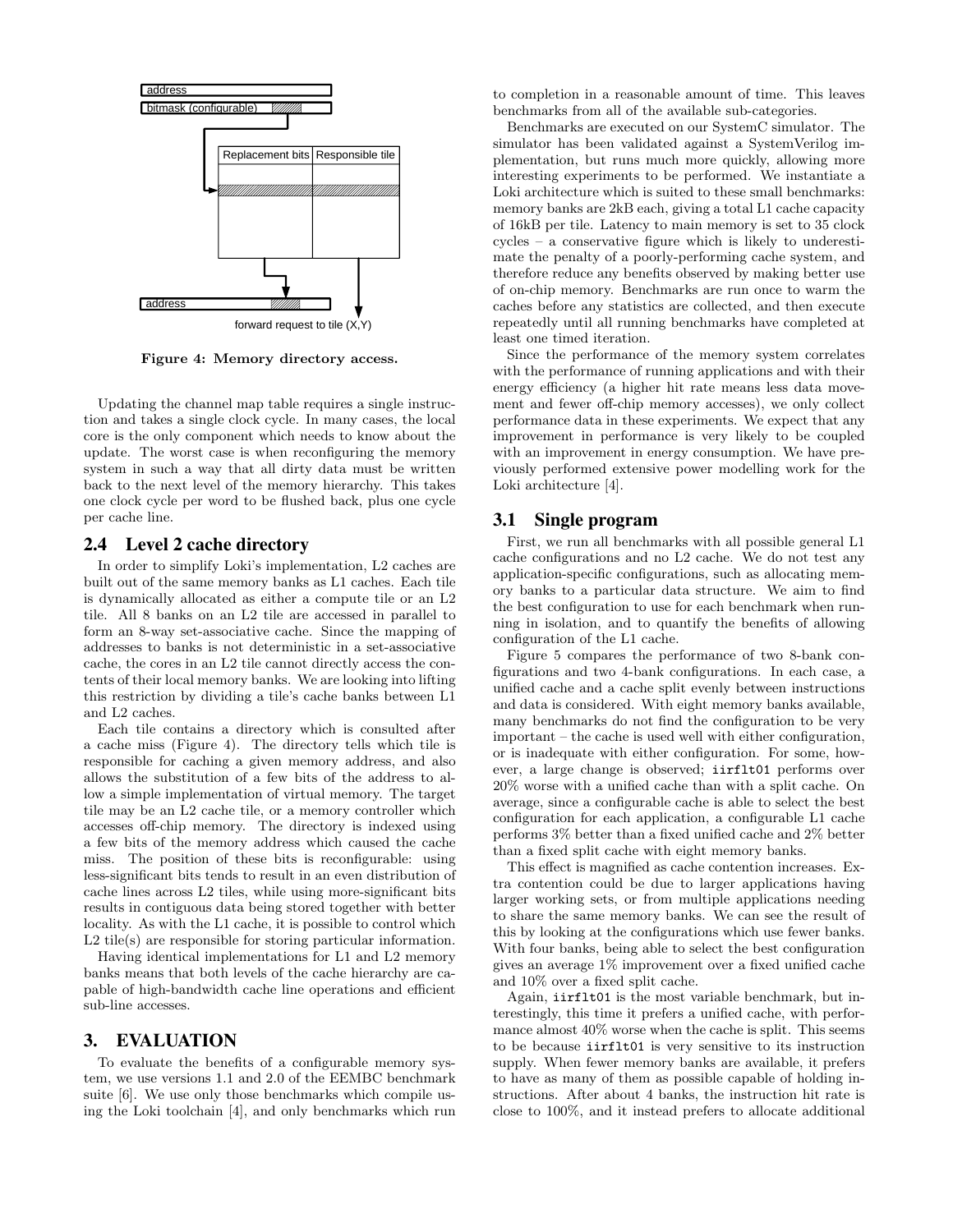

Figure 5: Performance of a selection of cache configurations, relative to an infinite-capacity, zero-latency L1 cache. Split caches are divided evenly between instructions and data.

banks to storing data, and splits the cache to avoid conflict misses.

Table 1 shows how the different benchmarks behave with different amounts of cache. The 'penalty' terms are somewhat subjective and take into account both how much and how quickly performance degrades when insufficient cache is available. Interestingly, there is little correlation between the number of banks required, and the penalty when fewer banks are provided. fbital00, for example, requires much more instruction cache than data cache. However, its performance is much more sensitive to the amount of data cache provided.

## 3.2 Multiprogramming

We now explore how programs interact when competing for cache space. We select five benchmarks with various combinations of cache requirements and sensitivities, and then run each possible pair of benchmarks with each possible L1 cache configuration. There are a total of 64 configurations, with each cache also having the option of being shared between the two benchmarks or private. We scale each result relative to the best possible configuration when the application is running in isolation.

Figure 7 shows the best configuration for each pair of benchmarks when the performance of each benchmark is given an equal priority. (In practice, there is a range of optimal solutions in each case, depending on the relative priorities of the two applications.)

Ten of the fifteen combinations work best when the two programs are completely isolated from each other, with the remaining five performing best when some cache banks are shared. We also see a range of different decisions being made: some combinations prefer unified caches, some prefer split caches, some share the cache fairly between benchmarks, and some prefer to allocate more of the cache banks to one of the programs. Applications which are less sensitive to cache size are more likely to prefer a shared cache, but this is not always the case. aiifft01, for example, is not sensitive to either instruction or data cache capacity, yet always works best with private caches. This suggests that it is instead sensitive to cache latency, and prefers to have exclusive access to its memory banks to avoid contention.

| Benchmark            | Banks required for |                | Penalty when         |                 |  |
|----------------------|--------------------|----------------|----------------------|-----------------|--|
|                      | $<10\%$ miss rate  |                | requirements not met |                 |  |
|                      | Instructions       | Data.          | Instructions         | Data.           |  |
| a2time01             | > 8                | 1              | High                 |                 |  |
| aifftr01             | 8                  | $\bf{2}$       | Moderate             | Low             |  |
| aifirf01             | $\overline{2}$     | 1.             | Extreme              |                 |  |
| aiifft01             | 8                  | $\overline{2}$ | Low                  | $_{\text{Low}}$ |  |
| autcor00             | >8                 | 1              | High                 |                 |  |
| basefp01             | $\overline{4}$     | 1              | High                 |                 |  |
| $b$ itmnp $01$       | $\overline{2}$     | 1.             | Low                  |                 |  |
| cacheb01             | $\overline{4}$     | >8             | High                 | Moderate        |  |
| canrdr01             | $\overline{2}$     | 1              | Moderate             |                 |  |
| conven00             | $\mathbf{1}$       | 1              |                      |                 |  |
| fbital00             | 8                  | $\overline{2}$ | Low                  | Extreme         |  |
| huffde               | $\mathbf{1}$       | $\overline{2}$ |                      | Moderate        |  |
| idctrn01             | 4                  | $\mathbf{1}$   | High                 |                 |  |
| iirflt01             | 4                  | 1              | Extreme              |                 |  |
| ospfv2               | 1                  | $\overline{2}$ |                      | Moderate        |  |
| pntrch01             | 4                  | $\mathbf{1}$   | High                 |                 |  |
| puwmod01             | 4                  | 4              | Low                  | Low             |  |
| rgbcmv01             | 1                  | 1              |                      |                 |  |
| rgbhpg01             | 1                  | 1              |                      |                 |  |
| $rgb$ yiq $01$       | 1                  | 1              |                      |                 |  |
| routelookup          | $\overline{4}$     | 4              | Low                  | Low             |  |
| rspeed01             | $\overline{2}$     | 1              | Low                  |                 |  |
| tblook01             | >8                 | 1              | High                 |                 |  |
| tcpmixed             | >8                 | 1              | Extreme              |                 |  |
| viterb <sub>00</sub> | 1                  | 1              |                      |                 |  |

Table 1: Benchmark sensitivities to different cache configurations. Bolded entries were selected for further examination in the following section.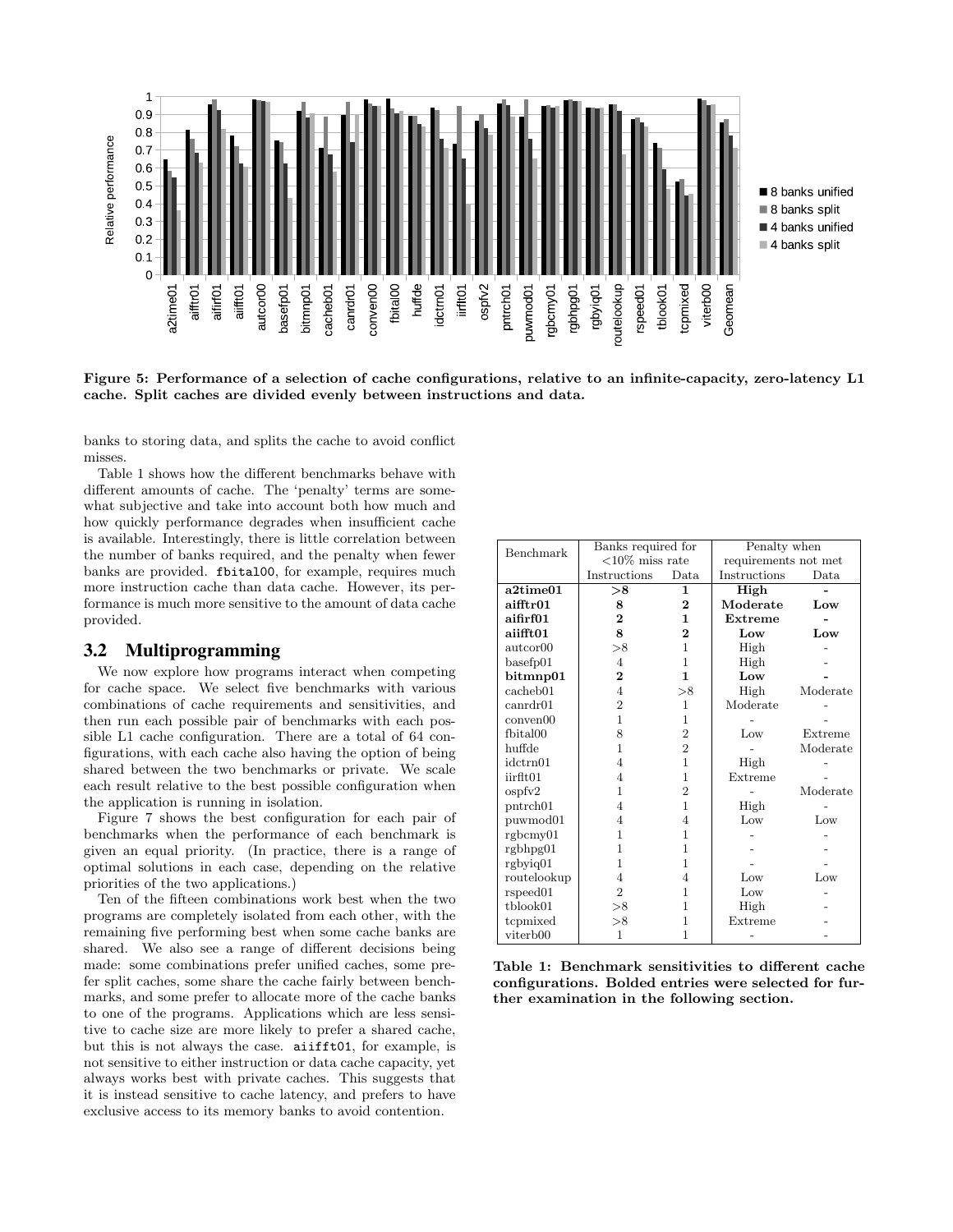

Figure 6: Performance of the best two-program L1 cache configuration and two fixed configurations, relative to the programs each running in isolation with access to all cache banks.



Figure 7: Optimal cache bank allocations for pairs of programs with equal priority.

Figure 6 compares these configurations with the possible fixed configurations: unified and split shared caches. When sharing a tile's memory banks between two programs, each takes an average of 9% longer compared to having all memory banks to itself. This compares very well with the 34% (unified cache) and 49% (split cache) slowdowns seen when using fixed configurations across all tests.

These performance improvements are due to better use of the available resources. The average L1 miss rate for the optimal cache configuration is reduced by a factor of 3 over the best fixed configuration. This results in considerably less off-chip communication, and less data movement in the on-chip memory, which leads to lower energy consumption.

The wide variety of optimal configurations for different situations shows that many degrees of freedom are necessary when configuring the memory system if maximum performance is to be achieved. The large gains over fixed configurations shows how much performance may be lost by more traditional architectures which are not able to implement application-specific configurations.

#### 3.3 Level 2 cache configuration

We next look into changing the L2 cache. We give all benchmarks a unified L1 cache consisting of all 8 banks in the local tile, and vary the number of L2 tiles from 0 to 4. We ensure that all L2 tiles are adjacent to the compute tile. Other configurations would be possible and would simply introduce an extra cycle of latency in each direction for each additional tile traversed. Results are presented in Figure 8.

As might be expected, different applications have different sensitivities to the varying L2 cache size. Most benchmarks exhibit a modest speedup; it would probably not be worth repurposing a computation tile as an L2 cache tile unless trying to accelerate a high-priority task, but if the tile was otherwise unused, it could be a simple and effective way to increase performance.

Some benchmarks perform worse when given an L2 cache. This is because they do not use any amount of cache effectively, and adding an extra level to the cache hierarchy simply adds to the latency when data is required from main memory. Conversely, Loki's flexibility allows these intermediate cache layers to be removed when they do not help, improving performance and allowing the resources to be al-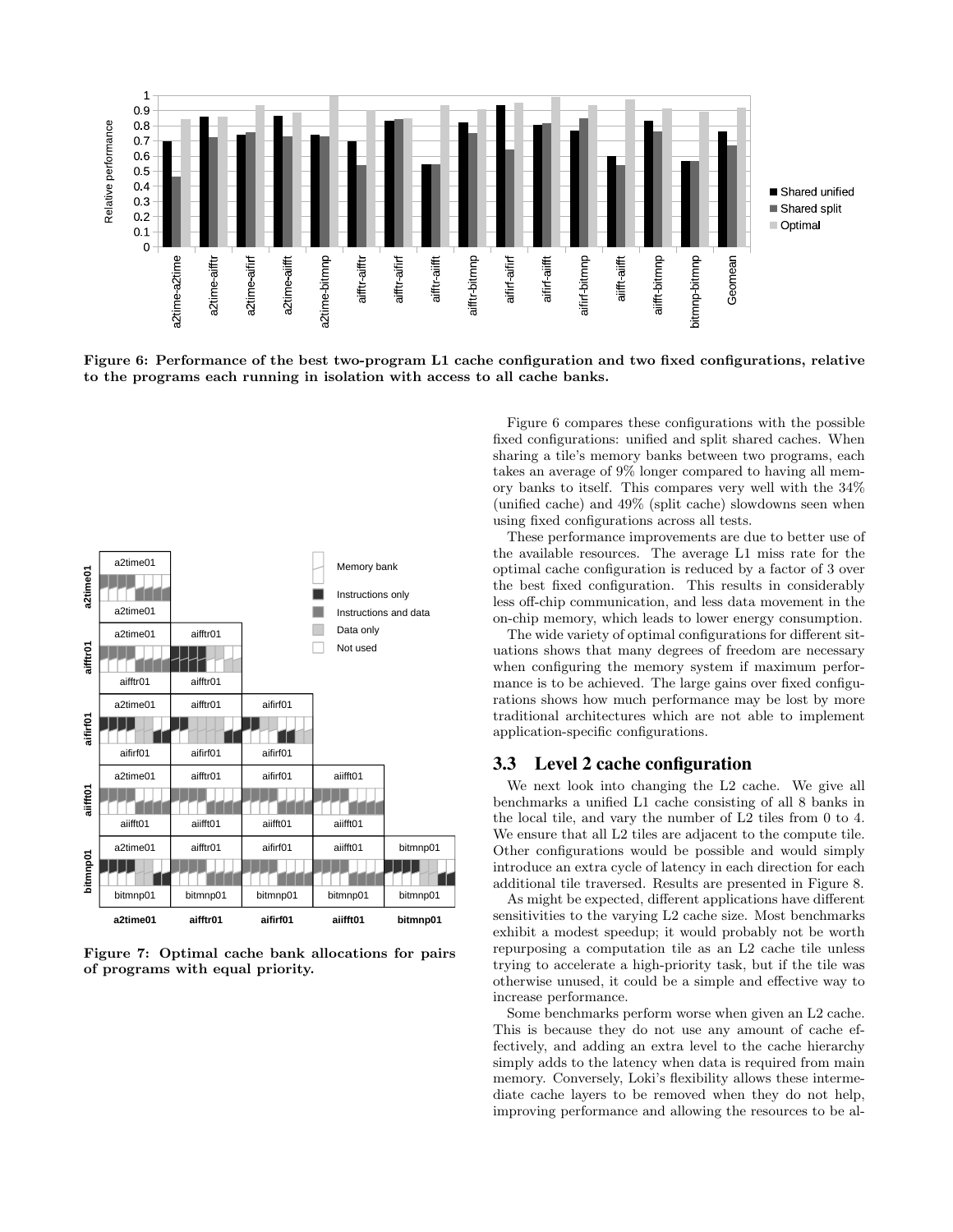

Figure 8: Performance with varying L2 cache size, relative to no L2 cache.

located elsewhere.

The most interesting benchmark shown is tcpmixed. With a small L2 cache, performance is no better than with no L2 cache at all, indicating poor cache use. However, when the L2 cache increases in size enough to accommodate the working set of the benchmark, performance improves greatly.

Most of the benchmarks tested are not affected by L2 cache capacity beyond one tile. A flexible memory system allows the minimum necessary cache to be provided to each individual application, with the remaining resources being used elsewhere or power-gated to save energy.

#### 3.4 Case study

As a case study of the Loki architecture, AES-128-CTR mode encryption/decryption was implemented. This library was designed to use one whole tile, and have a networkcentric API to allow easy embedding in a larger application. This would allow data to be streamed in or out of the AES library using message passing, or alternatively read and written directly from shared memory as a conventional AES hardware DMA block might. The application was designed, implemented, debugged and optimised in approximately two person-days by a programmer familiar with Loki's capabilities. A mixture of assembly language and C code was used – it would be possible to have a pure C implementation, but our compiler is not yet able to optimise for many Lokispecific features.

The basic behaviour of AES-128 is to apply a round function 10 times on a block of data to generate the encrypted block. Each round, a fixed round key is used to modify the behaviour of the function. Mathematically, this could be represented as  $f(k_9, f(k_8, \ldots f(k_1, f(k_0, data))\ldots))$ . The last round should be a slightly different function to the other round functions according to the specification, but this can be re-expressed as a final correction function being applied after the final round, allowing all rounds to share a codebase. The size of the data block is always 128 bits, or 16 bytes. In CTR mode encryption and decryption, bulk data is encrypted by splitting the data into 16 byte blocks, and processing each separately.

The workload lends itself to several possible mappings to multiple Loki cores, for example processing the many inde-



Figure 9: Resource allocation and communication patterns within the AES tile.

pendent blocks in parallel, exploiting ILP within each round function or forming a 'software pipeline' in which each core applies two rounds and passes the data on to the next. A quick analysis suggested that this last mapping with the software pipeline would achieve the highest performance, so this was chosen and implemented (Figure 9). Core 0 is given the responsibility of communicating with other tiles to provide the API for this library. Once a task is specified, this core starts the pipeline by preprocessing the data as required by CTR mode and sending it via message passing to core 1. Cores 1 to 5 all contain identical code to perform two rounds of AES on their input and pass it on. This takes 61 instructions, so fits in the 64-instruction L0 instruction cache, eliminating instruction fetch access to the L1 cache. The round keys can also be kept in registers, as each core must only remember two round keys, a total of 8 registers' worth of data. The final round correction function is then applied by core 6, which passes the data on to core 7. Core 7 is responsible for final output, either over the network or to memory.

The tile's memory banks are also specialised for various purposes. Bank 0 is left as a general purpose L1 instruction and data cache, mostly for convenience. It is not used at all during any of the tight loops. Bank 1 is dedicated to input memory operations as these will almost always result in cache misses, as input data is not frequently reused. By dedicating a bank to this, these misses never interfere with other memory requests. A sendconfig instruction is used to load a full cache line rather than issuing 8 individual loads. Another sendconfig instruction is used to prefetch the next cache line and avoid stalling the software pipeline on memory. Banks 2 to 5 are used as four individual lookup tables. These are used by the round functions on cores 1 to 5. These memory banks operate in scratchpad mode: their contents are pre-loaded, and it is known in advance that all required data fits in the banks. While the amount of data stored would fit entirely into one bank, using separate banks for each table simplifies the addressing and provides greater bandwidth. On average, each of these banks receives a load request every 2 clock cycles. Analysis of the interleaving of these loads allows us to compute the worst case response time of the banks, and thus schedule the reads to avoid stalls in the steady state interleaving. Bank 6 has a similar role, storing the tables needed by core 6's correction function. Finally, bank 7 has a similar role to bank 1, but for output rather than input. It is used exclusively for writeback of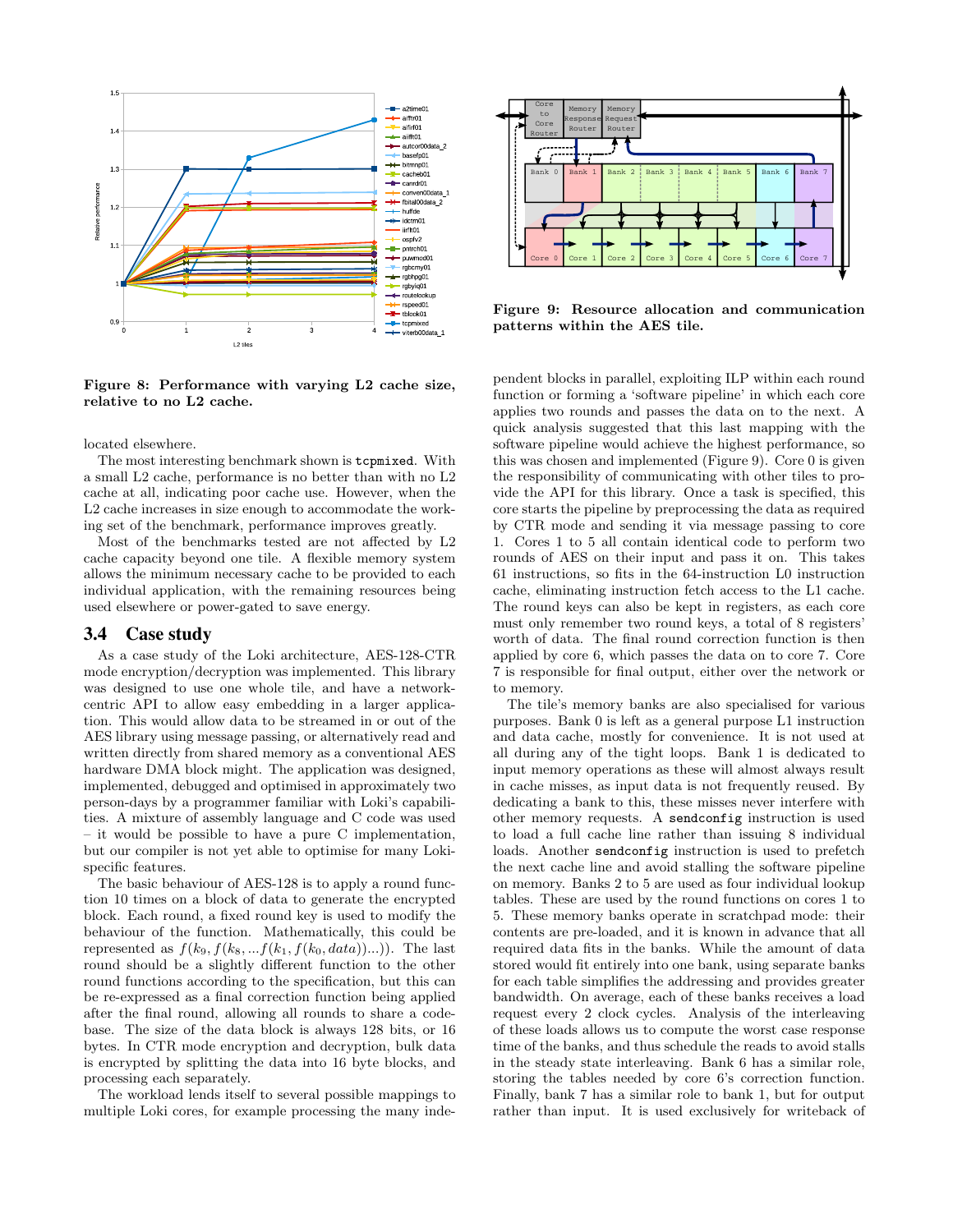| Architecture                                      | Clock Frequency | Power        | Area                   | Speed                                       |
|---------------------------------------------------|-----------------|--------------|------------------------|---------------------------------------------|
| One Loki core                                     | $\sim$ 450MHz   | $\sim 0.01W$ | $0.5$ mm <sup>2</sup>  | $64.3 \text{ cycles/byte} = 7MB/s$          |
| One Loki core $+$ specialised L1 cache            | $\sim$ 450MHz   | $\sim 0.01W$ | $0.5$ mm <sup>2</sup>  | $34.8 \text{ cycles/byte} = 13 \text{MB/s}$ |
| Eight Loki cores                                  | $\sim$ 450MHz   | $\sim 0.06W$ | $1 \text{mm}^2$        | 9.8 cycles/byte = $46MB/s$                  |
| Eight Loki cores $+$ specialised L1 cache         | $\sim$ 450MHz   | $\sim 0.06W$ | $1 \text{mm}^2$        | $6.5 \text{ cycles/byte} = 69MB/s$          |
| One specialised Loki tile (as described)          | $\sim$ 450MHz   | $\sim 0.06W$ | $1 \text{mm}^2$        | 5.1 cycles/byte = $88MB/s$                  |
| Sixteen specialised Loki tiles                    | $\sim$ 450MHz   | $\sim$ 1W    | $16$ mm <sup>2</sup>   | $0.32$ cycles/byte = 1411MB/s               |
| One core of Intel® Core <sup>TM</sup> i7-980X [1] | 3.33 GHz        | 33.5W        | $60 \text{mm}^2$       | 1.3 cycles/byte = $2500MB/s$                |
| ARM9TDMI [3, 14]                                  | $150$ MHz       | 0.12W        | $6.55$ mm <sup>2</sup> | $45 \text{ cycles/byte} = 3.3 \text{MB/s}$  |
| ATI Mobility Radeon <sup>TM</sup> HD 5650 [8]     | $650$ MHz       | 19W          | $104 \text{mm}^2$      | 1.9 cycles/byte = $340MB/s$                 |
| GeForce 8800 GTS [13]                             | $1.625$ GHz     | 135W         | $484$ mm <sup>2</sup>  | 17.1 cycles/byte = $95MB/s$                 |

Table 2: AES implementations for a range of architectures.

the results. This again makes use of sendconfig to store a whole cache line, thus avoiding have to first load the cache line as would be needed for 8 independent store instructions.

The ability for cores to send instructions to each other is used by core 0 to 'rekey' the library. Whenever the encryption key changes (infrequently), the round keys are recomputed and then instructions are sent to each of the round function cores which change their round key registers appropriately. This allows the round function cores' code to be an infinite loop, saving a control flow instruction from this tight loop kernel.

The implementation is able to achieve a sustained performance of 5.1 cycles/byte on bulk encryption and decryption. This is quite an impressive figure, given that there is no architectural specialisation for AES. The implementation is also scalable to any number of tiles, by splitting the workload evenly between them all, which the library supports. Thus, with 6 or more tiles, we reach the point of multiple bytes per cycle.

Some figures published for other architectures are given in Table 2. The Intel processor achieves its impressive performance using the specialised AES-NI instruction set extension. When using a whole Loki chip, performance is comparable, while energy consumption and area are much lower.

Among the Loki implementations, we see that a highlyspecialised memory configuration almost doubles performance in the single core case. This is partly due to improved cache behaviour, and partly due to fewer instructions being required to compute addresses when accessing scratchpads. Specialising the tile as a whole gives better results than simply repeating the single-core program on each core for two reasons:

- 1. There is less contention between cores trying to access the same memory bank at the same time.
- 2. Each core's task is much simpler, fitting in its private L0 cache, and reducing the strain on lower levels of the memory hierarchy. This is another example of specialisation allowing better utilisation of available resources.

# 3.5 Summary

It has been shown that a configurable memory system can give significant gains in performance over a fixed memory system. Since performance gains in the memory system tend to correlate with a higher hit rate and therefore less data movement, we believe that large energy reductions are also possible. A side effect of improved cache performance is that execution time becomes more predictable – this can be

particularly useful in embedded systems which often must handle complex input and output data streams in real time.

A large number of different configurations perform best in different situations, many of which are impossible for an inflexible architecture to emulate. This shows the value in having a wide range of configuration options available. Adding configurability to a system does add an overhead, and will not be beneficial in every case, but we have found that the benefits outweigh the costs in the majority of cases.

# 4. DISCUSSION

We have seen in this paper how careful choice of memory configuration can have a large impact on performance. An architecture capable of dynamic reconfiguration is able to go further than this, however. Some applications may benefit from changing the memory configuration mid-execution to adapt to different phases of computation. For example, when entering its main loop, a program may benefit from reallocating some of its instruction banks to provide extra data capacity.

Finding which memory configuration is best can be a timeconsuming task, however. It would be useful to extract information from a program, either statically or dynamically, and use it to predict which configuration would be best. Alternatively, a configuration could be selected, and then adjusted during execution based on performance metrics. We leave this automatic selection of configurations for future work.

While Loki is much more configurable than conventional architectures, some restrictions still remain. Lifting these remaining limitations could yield interesting results:

- Loki does not support a set-associative L1 cache, but some applications would certainly benefit from one. The L2 cache is capable of associativity by broadcasting requests to all banks on a tile; this is not possible in other situations as it adds too much complexity.
- The size of virtual memory groups is restricted to powersof-two to simplify the channel map table. In some cases, more control over bank allocation would be beneficial.
- Loki guarantees deadlock freedom in its multi-level memory hierarchy by dedicating physically separate networks to different types of traffic. L1  $\rightarrow$  L2, L2  $\rightarrow$ main memory, and their responses all have their own networks. Deeper hierarchies on-chip are supported, but must be arranged in software to ensure that no messages of one type block the progress of messages of